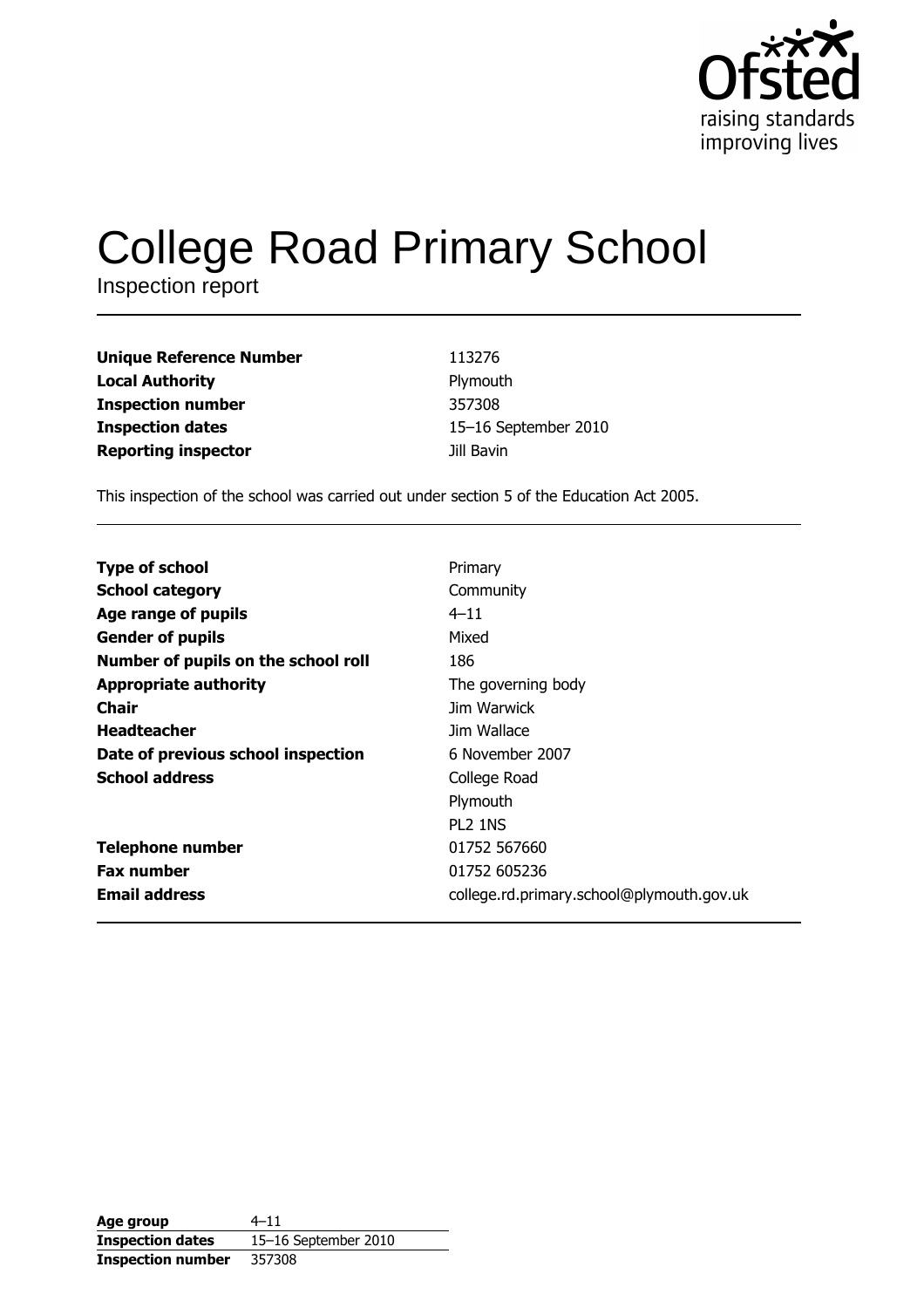The Office for Standards in Education, Children's Services and Skills (Ofsted) regulates and inspects to achieve excellence in the care of children and young people, and in education and skills for learners of all ages. It regulates and inspects childcare and children's social care, and inspects the Children and Family Court Advisory Support Service (Cafcass), schools, colleges, initial teacher training, work-based learning and skills training, adult and community learning, and education and training in prisons and other secure establishments. It assesses council children's services, and inspects services for looked after children, safeguarding and child protection.

Further copies of this report are obtainable from the school. Under the Education Act 2005, the school must provide a copy of this report free of charge to certain categories of people. A charge not exceeding the full cost of reproduction may be made for any other copies supplied.

If you would like a copy of this document in a different format, such as large print or Braille, please telephone 0300 1234 234, or email enquiries@ofsted.gov.uk.

You may copy all or parts of this document for non-commercial educational purposes, as long as you give details of the source and date of publication and do not alter the documentation in any way.

To receive regular email alerts about new publications, including survey reports and school inspection reports, please visit our website and go to 'Subscribe'.

Royal Exchange Buildings St Ann's Square Manchester **M2 7I A** T: 0300 1234 234 Textphone: 0161 618 8524 E: enquiries@ofsted.gov.uk W: www.ofsted.gov.uk © Crown copyright 2010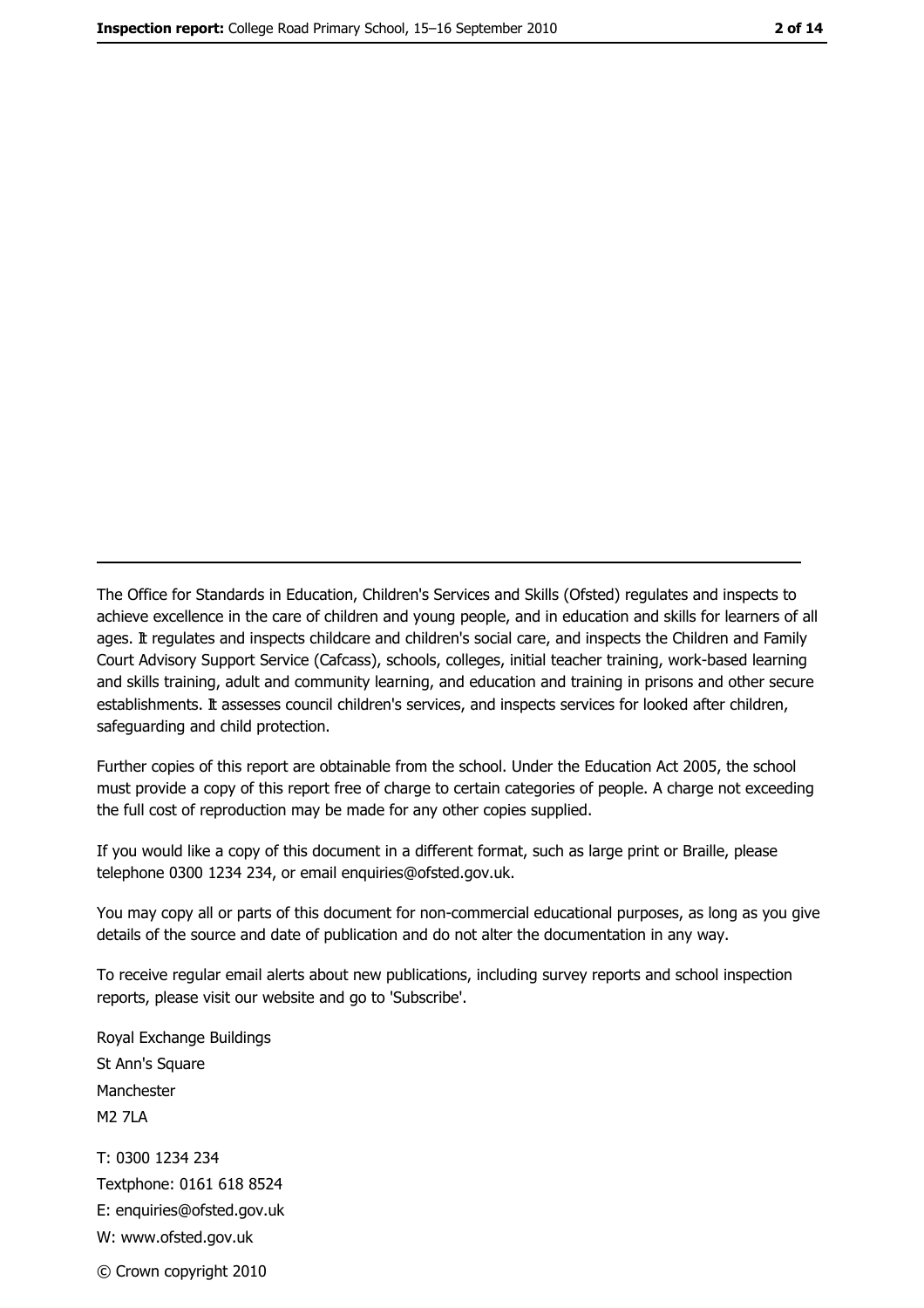# **Introduction**

This inspection was carried out by three additional inspectors who saw seven teachers, visited 17 lessons and made six additional visits to classes to focus on opportunities for pupils to write, to learn about different cultures and to learn through making links between subjects. Additionally, the team met with governors, staff and pupils. They scrutinised a variety of documentation, including polices and documents related to safeguarding, monitoring and evaluation records and data about pupils' progress and the school improvement plan. Responses on questionnaires from 120 parents, 76 pupils and 24 staff were analysed.

The inspection team reviewed many aspects of the school's work. It looked in detail at the following:

- the consistency of challenge for the most able pupils throughout the school  $\blacksquare$
- the school's effectiveness in promoting writing skills for pupils of all ages  $\blacksquare$
- how effectively the school promotes pupils' awareness of British cultural diversity.  $\blacksquare$

# **Information about the school**

This is a relatively small primary school with a falling roll until recently, reflecting local demographic trends. The inspection follows a period of significant staff changes, with two new class teachers this term, and only two teachers in school for more than three years. The proportion of pupils who join and leave the school between Reception and Year 6 because of their family circumstances is higher than is typical nationally. The proportion of pupils with special educational needs and/or disabilities has increased since the previous inspection and is now more than twice the national average. Most of these pupils have difficulties related to learning, speech and communication. Almost all pupils are of White British heritage. The proportion of pupils learning English as an additional language has increased recently but is well below the national average. The school received Healthy School status in 2008 for the first time in recognition of its work to promote healthy lifestyles.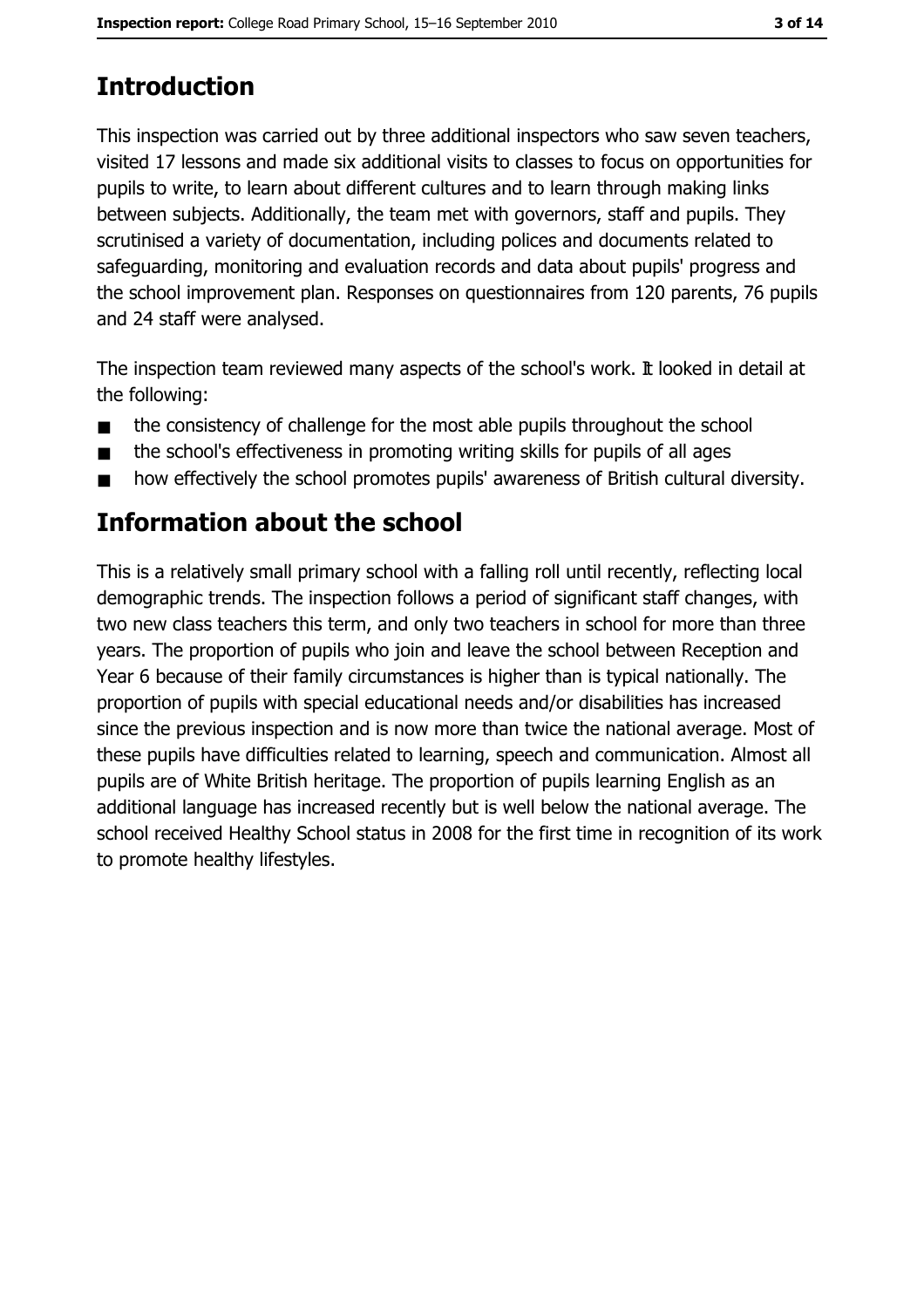# **Inspection judgements**

### Overall effectiveness: how good is the school?

#### The school's capacity for sustained improvement

## **Main findings**

This is a good school with rising standards and improving progress for all groups of pupils in all tested areas. Pupils with special educational needs and/or disabilities reach higher standards than expected nationally. The school's existing strengths arise from accurate self-evaluation informing many positive developments since the previous inspection. This indicates a good capacity for further improvement. The school has developed a far more interesting curriculum, with a strong emphasis upon making links between subjects that add relevance for pupils and give them good opportunities to practise key skills. This has been most successful in reading, mathematics and science where pupils reach broadly average standards. While the school's increased focus on writing has begun to improve pupils' attainment and progress, there is more to be done. Recent and current attainment in writing is still below the national average for most pupils in Years 4, 5 and 6. There are missed opportunities on a daily basis for pupils to write and they seldom have extended periods of time for uninterrupted writing. Teaching has improved and is now good because teachers make better use of assessment information than previously to plan for the varying needs of pupils in their class. That said, they sometimes keep more able pupils learning alongside their classmates for too long, often at the beginning of lessons.

Good care, support and guidance contribute to strengths in pupils' personal development. Newcomers are supported sensitively and helped to settle quickly, both into the Reception class and into later year groups. Pupils rapidly develop pride in their school and good behaviour enhances learning in lessons. Pupils' spiritual, moral, social and cultural development is good. The school successfully fosters tolerance of diversity and pupils identify that visits and visitors have helped them gain an understanding of cultures that differ from their own. The school is working diligently and effectively to improve average attendance and has substantially reduced the number of persistent absentees over the last academic year.

The school's successes arise from effective leadership and management. Governors, senior staff and teaching colleagues, including those who are either new to the school or to the profession, share a good understanding of the school's achievements and next priorities. Governors and staff regularly undertake monitoring activities. The findings are routinely shared, so all are actively involved in self-evaluation, determining priorities for improvement and spearheading projects. Consequently, staff share an accurate view of the school's work. Teamwork is very effective in quickly assimilating new teachers who share a strong sense of accountability for continued school improvement with their colleagues.

| 2                          |  |
|----------------------------|--|
| $\boldsymbol{\mathcal{P}}$ |  |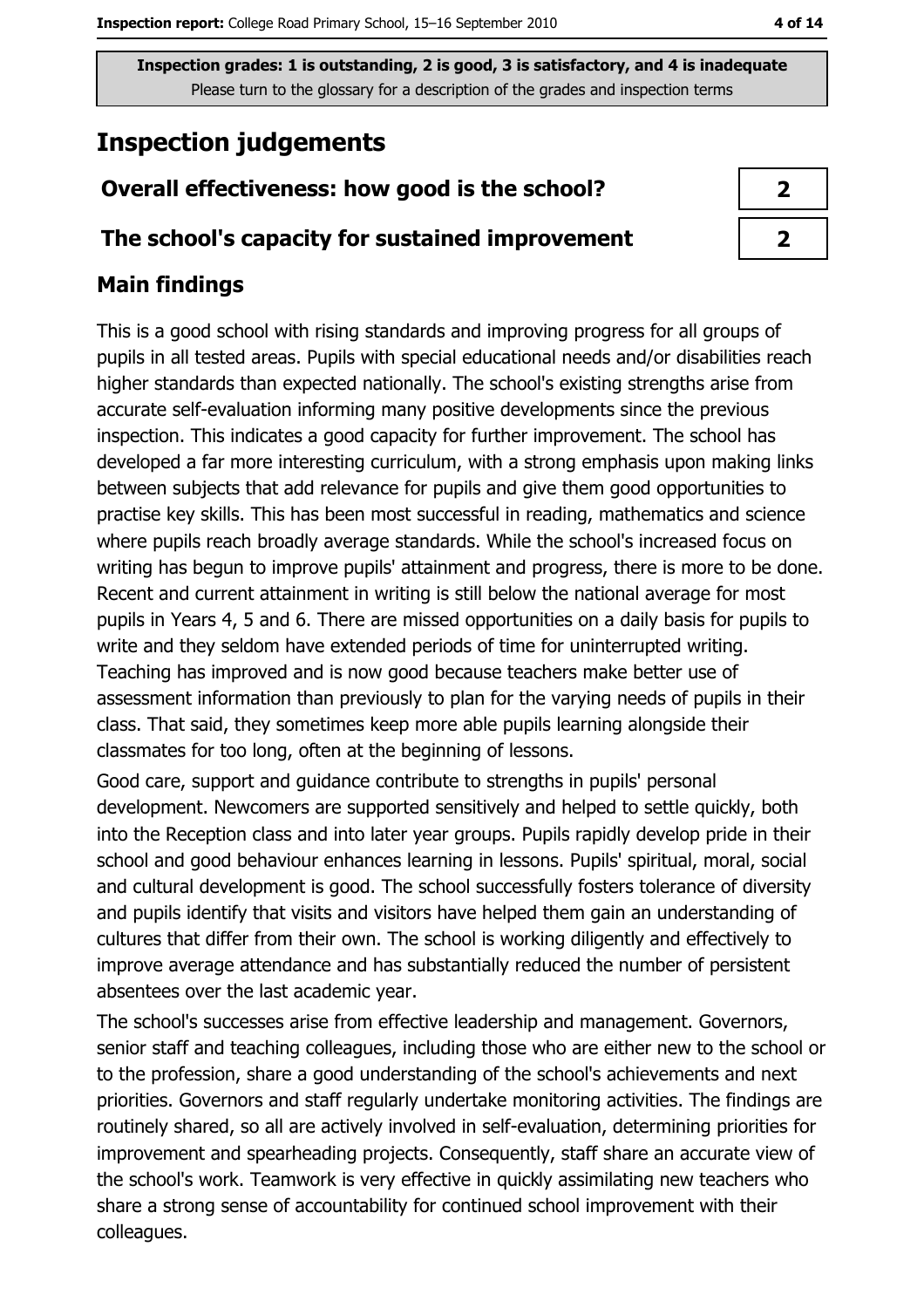### What does the school need to do to improve further?

- $\blacksquare$ Raise attainment and progress in writing by giving pupils more opportunities to:
	- write more frequently throughout the day
	- develop their ideas on paper over extended periods of time.
	- implement these strategies before the end of the Autumn term.  $\equiv$
- Accelerate learning for more able pupils by giving them greater independence and a  $\blacksquare$ more consistent level of challenge, and doing this sooner in lessons.

#### **Outcomes for individuals and groups of pupils**

Although individual pupils vary, most join the school with poor language skills and literacy and mathematics skills that are well below expectations for their age. Lesson observations indicated that boys' and girls' learning is often good because pupils develop knowledge and understanding in more than one subject simultaneously. Pupils in Year 2 acquired new scientific knowledge and understanding at the school pond when they observed a newt and water snail for the first time and identified their characteristics. In the same lesson they began to produce a pictogram of their observations which meant applying their mathematical skills and understanding. In this lesson more able pupils were challenged well because their extra mathematical challenge involved using one picture to represent two creatures. Skilful questioning from the teacher meant that they solved the problem of how to represent odd numbers.

Learning for boys and girls of all abilities was impressive in Year 6 when, as 'archaeologists', they combined history and mathematics. They unearthed artefacts and used historical knowledge to make deductions about them and then plotted their precise location using co-ordinate grids. The organisation of pupils of different abilities working together combined with skilfully modified questioning for individual pupils ensured that pupils of all abilities were equally well challenged. However, there are occasions when more able pupils are not challenged as fully as possible. Most pupils made good progress in developing vocabulary and sentence construction verbally while preparing to write about Victorian poverty, but the more able pupils were involved for longer than necessary. They therefore missed a chance for independent writing.

Pupils are soundly prepared for the next stage of their education. In spite of the school's efforts, attendance rates remain close to the national average. The oldest pupils have yet to reach national expectations in writing. That said, pupils respond enthusiastically to the school's provision and willingly adopt responsibilities. Reflecting the school's award, they have a good understanding of how to make healthy choices. They keenly embrace the various sporting and cultural opportunities available to them. Participation in the wide range of clubs is high. Pupils are respectful of each other. When pupils with special educational needs and/or disabilities work in small groups with their peers they do so effectively. Positive relationships between adults and pupils and between pupils help them to feel secure. Pupils are accustomed to welcoming new classmates and these strengths contribute to pupils who speak English as an additional language settling

 $\overline{2}$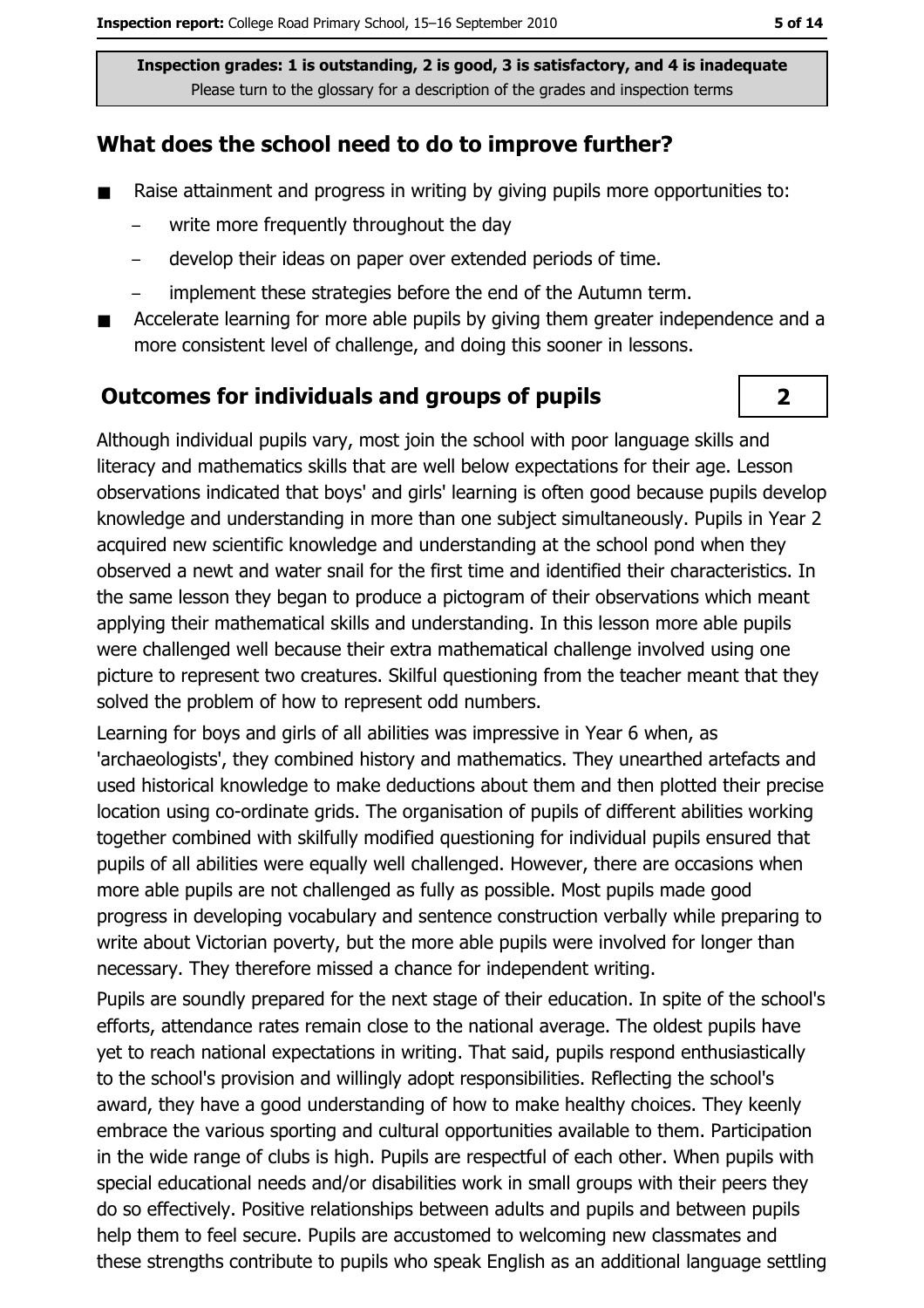quickly and making good progress.

These are the grades for pupils' outcomes

| Pupils' achievement and the extent to which they enjoy their learning                                                     |                |
|---------------------------------------------------------------------------------------------------------------------------|----------------|
| Taking into account:<br>Pupils' attainment <sup>1</sup>                                                                   | 3              |
| The quality of pupils' learning and their progress                                                                        | $\overline{2}$ |
| The quality of learning for pupils with special educational needs and/or<br>disabilities and their progress               |                |
| The extent to which pupils feel safe                                                                                      |                |
| <b>Pupils' behaviour</b>                                                                                                  |                |
| The extent to which pupils adopt healthy lifestyles                                                                       |                |
| The extent to which pupils contribute to the school and wider community                                                   |                |
| The extent to which pupils develop workplace and other skills that will<br>contribute to their future economic well-being |                |
| Taking into account:<br>Pupils' attendance <sup>1</sup>                                                                   |                |
| The extent of pupils' spiritual, moral, social and cultural development                                                   |                |

#### How effective is the provision?

Teachers' good relationships with pupils underpin positive behaviour management so learning proceeds smoothly. Teaching assistants make a valuable contribution to supporting pupils' progress, especially those who are having difficulties with their learning. A key feature is that support avoids being over-directive and pupils have good opportunities to make their own decisions and work with classmates. Teachers' planning routinely identifies different learning goals for different groups of pupils according to their abilities, although when pupils begin different group work, teachers seldom give them specific reminders of their expectations. There is a good marking policy and examples of good marking, although its implementation is not entirely consistent, so next steps are not always very specific. Teachers have good subject knowledge which contributes to the clear introductions they provide for new ideas and topics. When teaching is satisfactory it is usually because the pace has slowed for part of the lesson while pupils are over-prepared and opportunities for independent work are missed.

The grades for attainment and attendance are: 1 is high; 2 is above average; 3 is broadly average; and 4 is low.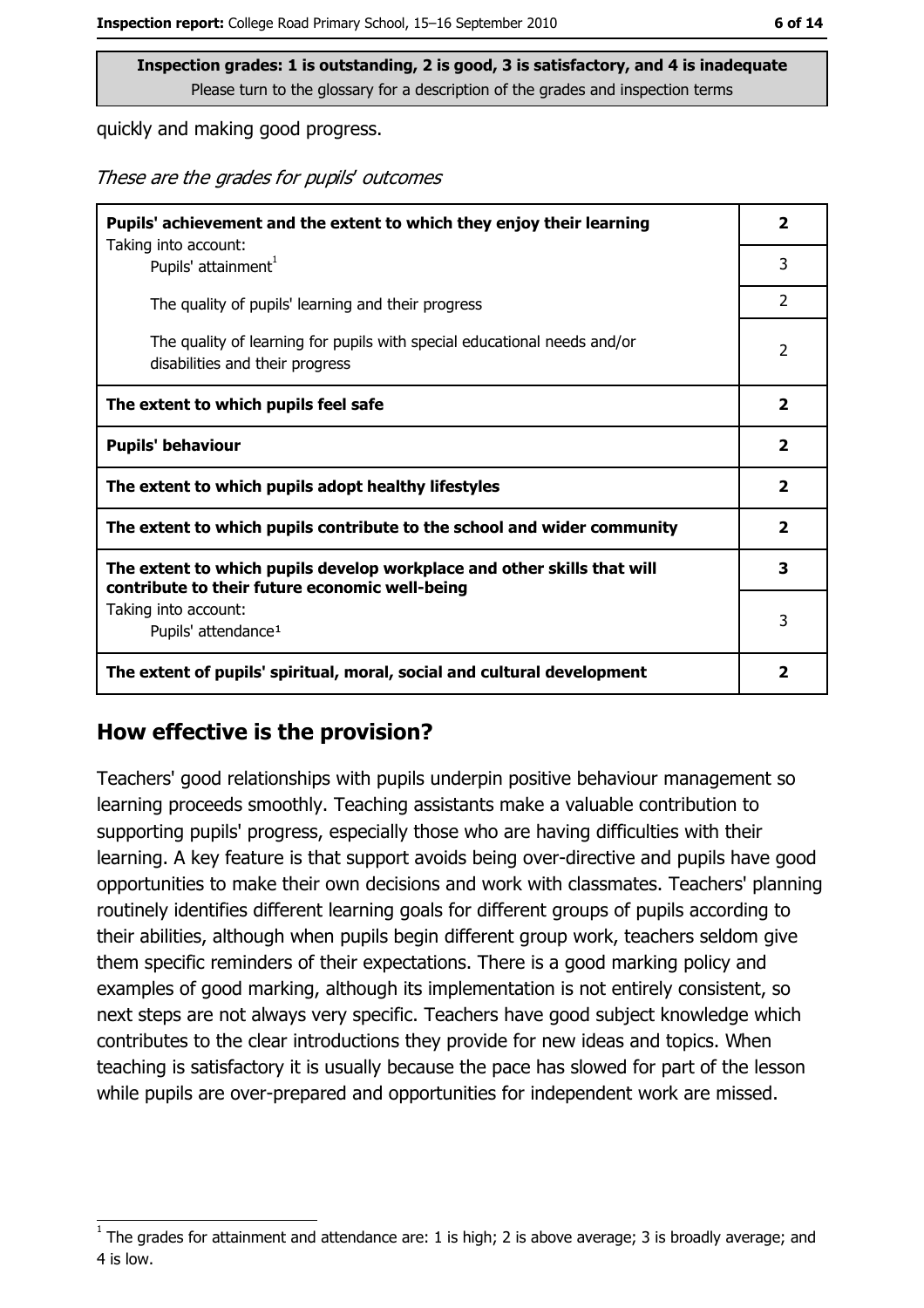Staff now routinely help pupils to identify how they are learning and the skills they need to harness. The improved curriculum, combined with improved teaching, is underpinning school improvement, pupils' good personal development and the buzz of enthusiasm that is found in most lessons. Provision for pupils with special educational needs and/or disabilities is well chosen to meet specific individual needs. Enrichment activities are carefully selected to extend pupils' experience, whether within the local community or through international links with schools in China. Information and communication technology is used well in a variety of circumstances, for example pupils filmed the carnival they had organised as part of their International Arts Week.

The school provides good pastoral care which makes a significant contribution to pupils' learning and well-being. Pupils from very different backgrounds and circumstances are welcomed sensitively, and family members are invited into school to contribute to helping other pupils understand their new classmates' circumstances. Good links with parents and a variety of professionals and organisations outside the school help staff to support those pupils facing the most challenging circumstances and minimise any potential disadvantage.

| The quality of teaching                                                                                    |  |
|------------------------------------------------------------------------------------------------------------|--|
| Taking into account:<br>The use of assessment to support learning                                          |  |
| The extent to which the curriculum meets pupils' needs, including, where<br>relevant, through partnerships |  |
| The effectiveness of care, guidance and support                                                            |  |

### How effective are leadership and management?

The headteacher and deputy headteacher provide strong leadership that is very clearly focused on raising attainment and progress. They are ably supported by the chair of governors and governance is good. A key feature of the success in driving improvement forward on many fronts over the last three years is the involvement of staff at all levels. These strong features give the school a good capacity for continued development. The extent of staff changes has inevitably meant some re-visiting of vision, issues and priorities, as well as re-training and re-allocating roles. It is to the school's credit that improvement has continued in spite of this. Senior colleagues keep a close eye on the quality of teaching and learning. They have an accurate view of strengths and address priorities robustly. Teachers demonstrate their commitment to doing the best possible for pupils by seeking to improve their practice. Governors hold senior staff to account effectively. They provide a good level of knowledge, expertise and involvement in ensuring that safeguarding procedures are based on an extensive range of policies which exceed those required. They ensure that policy and practice are relevant to the pupils in school.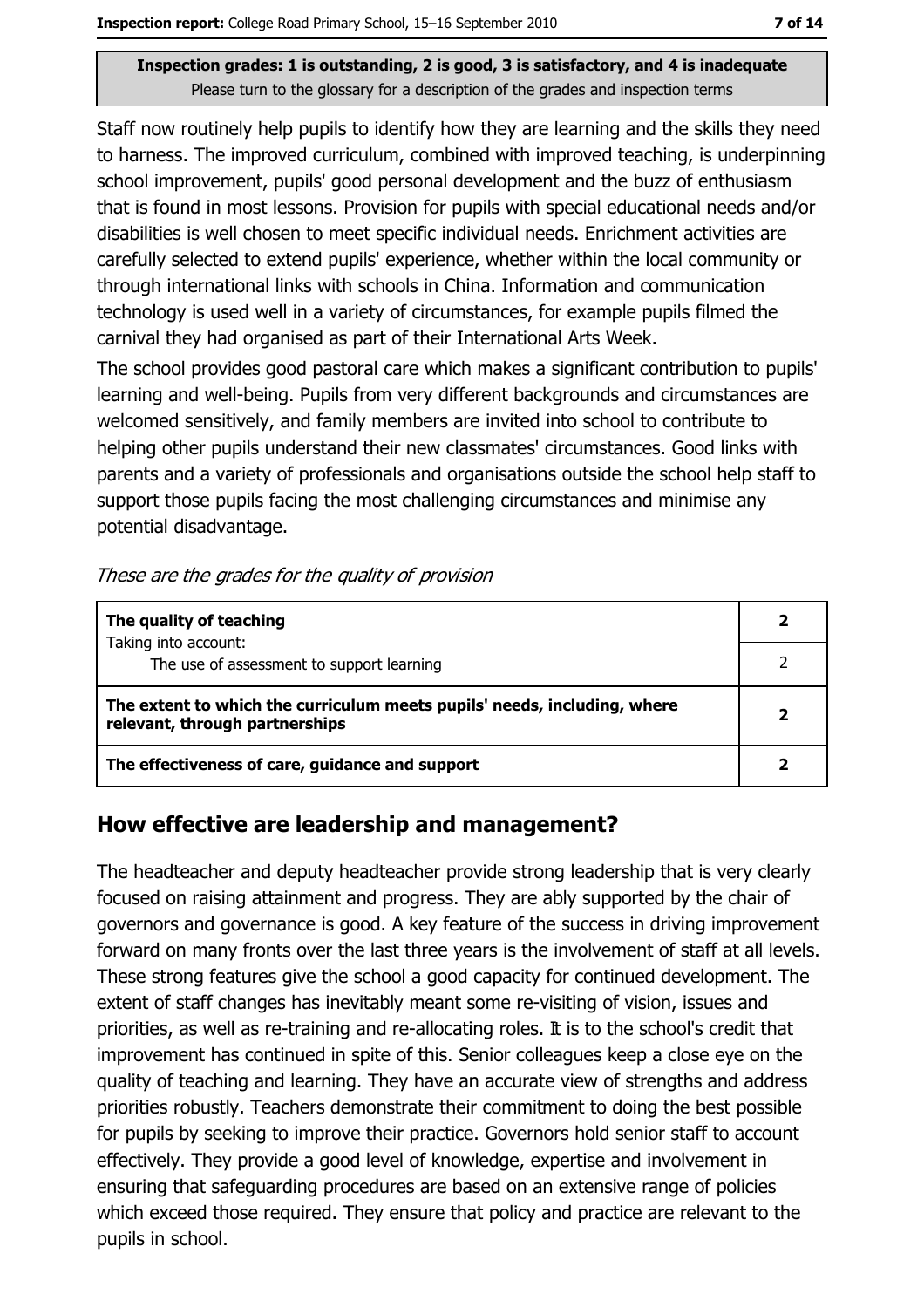The school's commitment to ensuring equal opportunities for all its pupils is without question. It is evident in their successes with pupils with special educational needs and/or disabilities as well as those pupils facing particularly difficult circumstances. Inspectors agree with the school's own evaluation that judges its success in this area as satisfactory because ensuring full equality of opportunity for its more able pupils is still work in progress. The school uses its analysis of its social, religious and cultural context to enhance pupils' learning as well as their understanding of their local and other communities. Plans are in place to extend links with other communities in the United Kingdom, and meanwhile the school conscientiously promotes pupils' understanding of diversity within this country. Its positive impact is clearly evident in the harmonious school community, in spite of the constantly changing population.

These are the grades for leadership and management

| The effectiveness of leadership and management in embedding ambition and<br>driving improvement                                                                     | $\overline{\phantom{a}}$ |
|---------------------------------------------------------------------------------------------------------------------------------------------------------------------|--------------------------|
| Taking into account:<br>The leadership and management of teaching and learning                                                                                      | 2                        |
| The effectiveness of the governing body in challenging and supporting the<br>school so that weaknesses are tackled decisively and statutory responsibilities<br>met | $\overline{2}$           |
| The effectiveness of the school's engagement with parents and carers                                                                                                | $\overline{2}$           |
| The effectiveness of partnerships in promoting learning and well-being                                                                                              | $\mathbf{z}$             |
| The effectiveness with which the school promotes equality of opportunity and<br>tackles discrimination                                                              | 3                        |
| The effectiveness of safeguarding procedures                                                                                                                        | $\overline{2}$           |
| The effectiveness with which the school promotes community cohesion                                                                                                 | $\overline{2}$           |
| The effectiveness with which the school deploys resources to achieve<br>value for money                                                                             | 2                        |

### **Early Years Foundation Stage**

Leaders and managers support good team work and staff share a commitment to continual improvement. Consequently, the provision is developing and becoming increasingly effective. There are examples of children recently making outstanding progress in their social development. Adults set a consistently good example to children of how to behave and speak. They are kind and supportive, so children quickly settle and become ready to learn. Children's welfare is paramount and all families are offered a home visit to ease children's start at school. Children make good progress in lessons because they are happy and secure, activities are suitable for them and teaching is good. Staff successfully enhance children's creative and imaginative learning, for example, by providing fabric that children drape around themselves to be saris or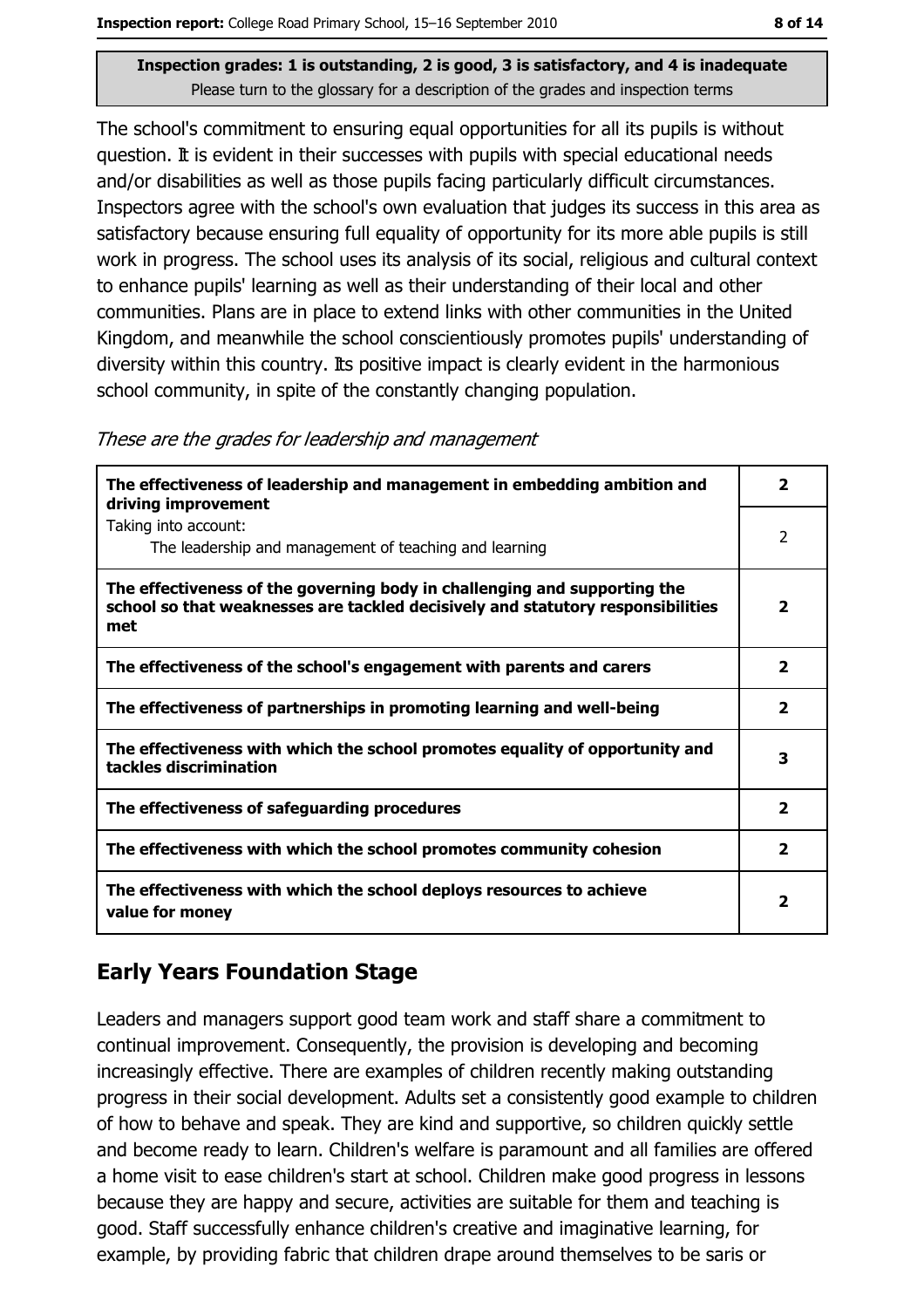become princesses.

The team has responded well to the latest national quidance and assessment is thorough and used well to plan to meet individual children's needs. Children have good opportunities to learn through their own experimentation and discovery. For example, during the inspection one boy learned about size, weight and forces when he selected different pieces of equipment to attach to a large rocking horse in order to move it across the room. However, the team does not always ensure that there is a member of staff available to support and extend children's learning when they are working independently at an activity of their choice. There are regular opportunities for children to work outside but the team is seeking to extend children's access to outside activities whatever the weather. Staff have developed their contribution to the school's focus on improving writing skills by providing good opportunities for children to practise early writing in many activities. During the inspection a group of girls enjoyed using paintbrushes to make marks on large pieces of paper outside.

These are the grades for the Early Years Foundation Stage

| <b>Overall effectiveness of the Early Years Foundation Stage</b><br>Taking into account: |               |  |  |
|------------------------------------------------------------------------------------------|---------------|--|--|
| Outcomes for children in the Early Years Foundation Stage                                |               |  |  |
| The quality of provision in the Early Years Foundation Stage                             |               |  |  |
| The effectiveness of leadership and management of the Early Years<br>Foundation Stage    | $\mathcal{P}$ |  |  |

### **Views of parents and carers**

A higher proportion of parents returned questionnaires than is typical nationally, and almost all are highly appreciative of the school's work. How the school deals with behaviour was an area of concern for a very few parents. Inspectors found that behaviour was managed well and pupils said that they felt entirely confident in teachers resolving any disagreements. Parents were unanimous in their appreciation of several elements of the school's work, including good teaching and how safe the school keeps pupils. All who returned a questionnaire were happy overall with the school's work.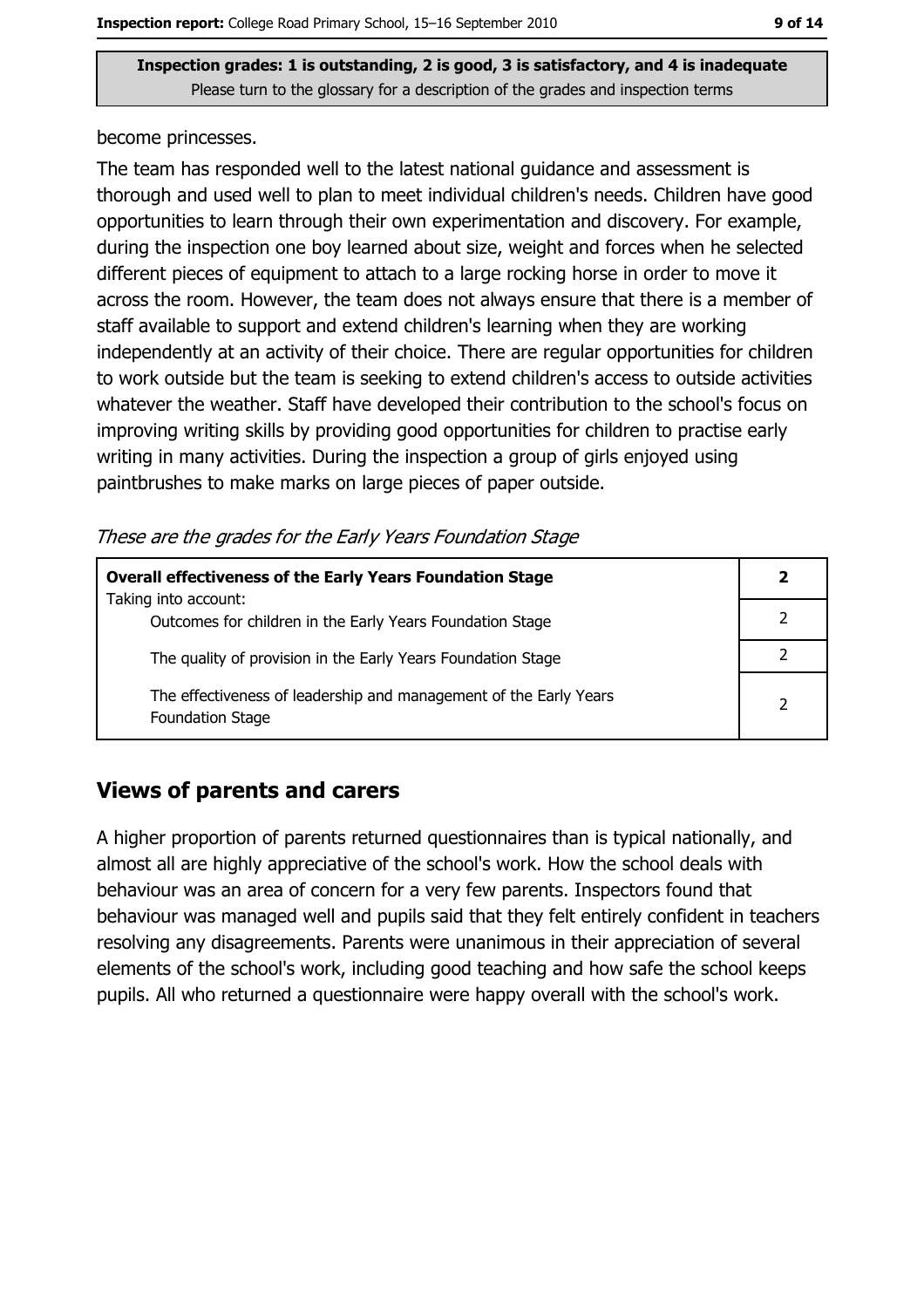#### Responses from parents and carers to Ofsted's questionnaire

Ofsted invited all the registered parents and carers of pupils registered at College Road Primary School to complete a questionnaire about their views of the school.

In the questionnaire, parents and carers were asked to record how strongly they agreed with 13 statements about the school.

The inspection team received 120 completed questionnaires by the end of the on-site inspection. In total, there are 186 pupils registered at the school.

| <b>Statements</b>                                                                                                                                                                                                                                       | <b>Strongly</b><br><b>Agree</b> |               | <b>Strongly</b><br><b>Disagree</b><br><b>Agree</b><br>disagree |               |                |                |              |               |
|---------------------------------------------------------------------------------------------------------------------------------------------------------------------------------------------------------------------------------------------------------|---------------------------------|---------------|----------------------------------------------------------------|---------------|----------------|----------------|--------------|---------------|
|                                                                                                                                                                                                                                                         | <b>Total</b>                    | $\frac{1}{2}$ | <b>Total</b>                                                   | $\frac{0}{0}$ | <b>Total</b>   | $\frac{1}{2}$  | <b>Total</b> | $\frac{9}{6}$ |
| My child enjoys school                                                                                                                                                                                                                                  | 80                              | 67            | 38                                                             | 32            | 1              | $\mathbf 1$    | $\Omega$     | 0             |
| The school keeps my child<br>safe                                                                                                                                                                                                                       | 99                              | 83            | 21                                                             | 18            | $\mathbf 0$    | 0              | $\mathbf{0}$ | 0             |
| The school informs me<br>about my child's progress                                                                                                                                                                                                      | 78                              | 65            | 41                                                             | 34            | $\mathbf{1}$   | $\mathbf{1}$   | $\mathbf{0}$ | 0             |
| My child is making enough<br>progress at this school                                                                                                                                                                                                    | 78                              | 65            | 41                                                             | 34            | $\mathbf 0$    | 0              | 0            | 0             |
| The teaching is good at this<br>school                                                                                                                                                                                                                  | 86                              | 72            | 33                                                             | 28            | $\mathbf 0$    | 0              | 0            | 0             |
| The school helps me to<br>support my child's learning                                                                                                                                                                                                   | 76                              | 63            | 44                                                             | 37            | $\mathbf 0$    | 0              | 0            | 0             |
| The school helps my child to<br>have a healthy lifestyle                                                                                                                                                                                                | 72                              | 60            | 48                                                             | 40            | $\mathbf 0$    | 0              | 0            | 0             |
| The school makes sure that<br>my child is well prepared for<br>the future (for example<br>changing year group,<br>changing school, and for<br>children who are finishing<br>school, entering further or<br>higher education, or<br>entering employment) | 68                              | 57            | 45                                                             | 38            | $\mathbf 0$    | 0              | 0            | 0             |
| The school meets my child's<br>particular needs                                                                                                                                                                                                         | 74                              | 62            | 43                                                             | 36            | $\mathbf{1}$   | $\mathbf{1}$   | 0            | 0             |
| The school deals effectively<br>with unacceptable behaviour                                                                                                                                                                                             | 66                              | 55            | 47                                                             | 39            | $\overline{4}$ | 3              | 0            | 0             |
| The school takes account of<br>my suggestions and<br>concerns                                                                                                                                                                                           | 62                              | 52            | 52                                                             | 43            | $\overline{2}$ | 2              | 0            | 0             |
| The school is led and<br>managed effectively                                                                                                                                                                                                            | 89                              | 74            | 29                                                             | 24            | $\overline{2}$ | $\overline{2}$ | 0            | $\mathbf 0$   |
| Overall, I am happy with my<br>child's experience at this<br>school                                                                                                                                                                                     | 93                              | 78            | 27                                                             | 23            | $\pmb{0}$      | 0              | $\mathbf 0$  | 0             |

The table above summarises the responses that parents and carers made to each statement. The percentages indicate the proportion of parents and carers giving that response out of the total number of completed questionnaires. Where one or more parents and carers chose not to answer a particular question, the percentages will not add up to 100%.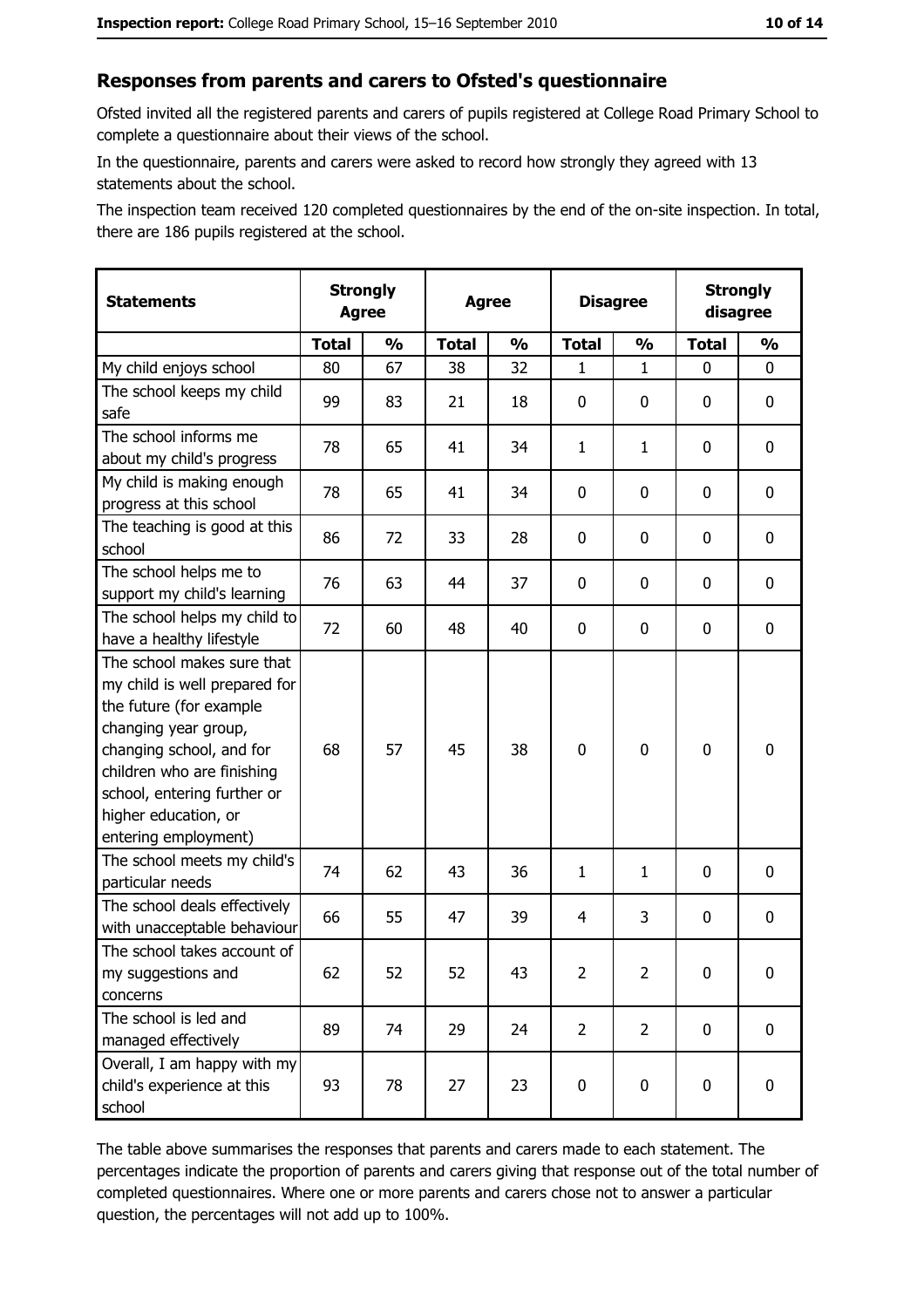# Glossary

| Grade   | <b>Judgement</b> | <b>Description</b>                                                                                                                                                                                                               |
|---------|------------------|----------------------------------------------------------------------------------------------------------------------------------------------------------------------------------------------------------------------------------|
| Grade 1 | Outstanding      | These features are highly effective. An oustanding<br>school provides exceptionally well for its pupils' needs.                                                                                                                  |
| Grade 2 | Good             | These are very positive features of a school. A school<br>that is good is serving its pupils well.                                                                                                                               |
| Grade 3 | Satisfactory     | These features are of reasonable quality. A satisfactory<br>school is providing adequately for its pupils.                                                                                                                       |
| Grade 4 | Inadequate       | These features are not of an acceptable standard. An<br>inadequate school needs to make significant<br>improvement in order to meet the needs of its pupils.<br>Ofsted inspectors will make further visits until it<br>improves. |

# What inspection judgements mean

# **Overall effectiveness of schools**

|                       | Overall effectiveness judgement (percentage of<br>schools) |      |                     |                   |  |
|-----------------------|------------------------------------------------------------|------|---------------------|-------------------|--|
| <b>Type of school</b> | <b>Outstanding</b>                                         | Good | <b>Satisfactory</b> | <b>Inadequate</b> |  |
| Nursery schools       | 58                                                         | 36   | 4                   | $\overline{2}$    |  |
| Primary schools       | 8                                                          | 43   | 40                  | 9                 |  |
| Secondary schools     | 10                                                         | 35   | 42                  | 13                |  |
| Sixth forms           | 13                                                         | 39   | 45                  | 3                 |  |
| Special schools       | 33                                                         | 42   | 20                  | 4                 |  |
| Pupil referral units  | 18                                                         | 40   | 29                  | 12                |  |
| All schools           | 11                                                         | 42   | 38                  | 9                 |  |

New school inspection arrangements were introduced on 1 September 2009. This means that inspectors now make some additional judgements that were not made previously.

The data in the table above are for the period 1 September 2009 to 31 March 2010 and are the most recently published data available (see www.ofsted.gov.uk). Please note that the sample of schools inspected during the autumn and spring terms 2009/10 was not representative of all schools nationally, as weaker schools are inspected more frequently than good or outstanding schools.

Percentages are rounded and do not always add exactly to 100. Secondary school figures include those that have sixth forms, and sixth form figures include only the data specifically for sixth form inspection judgements.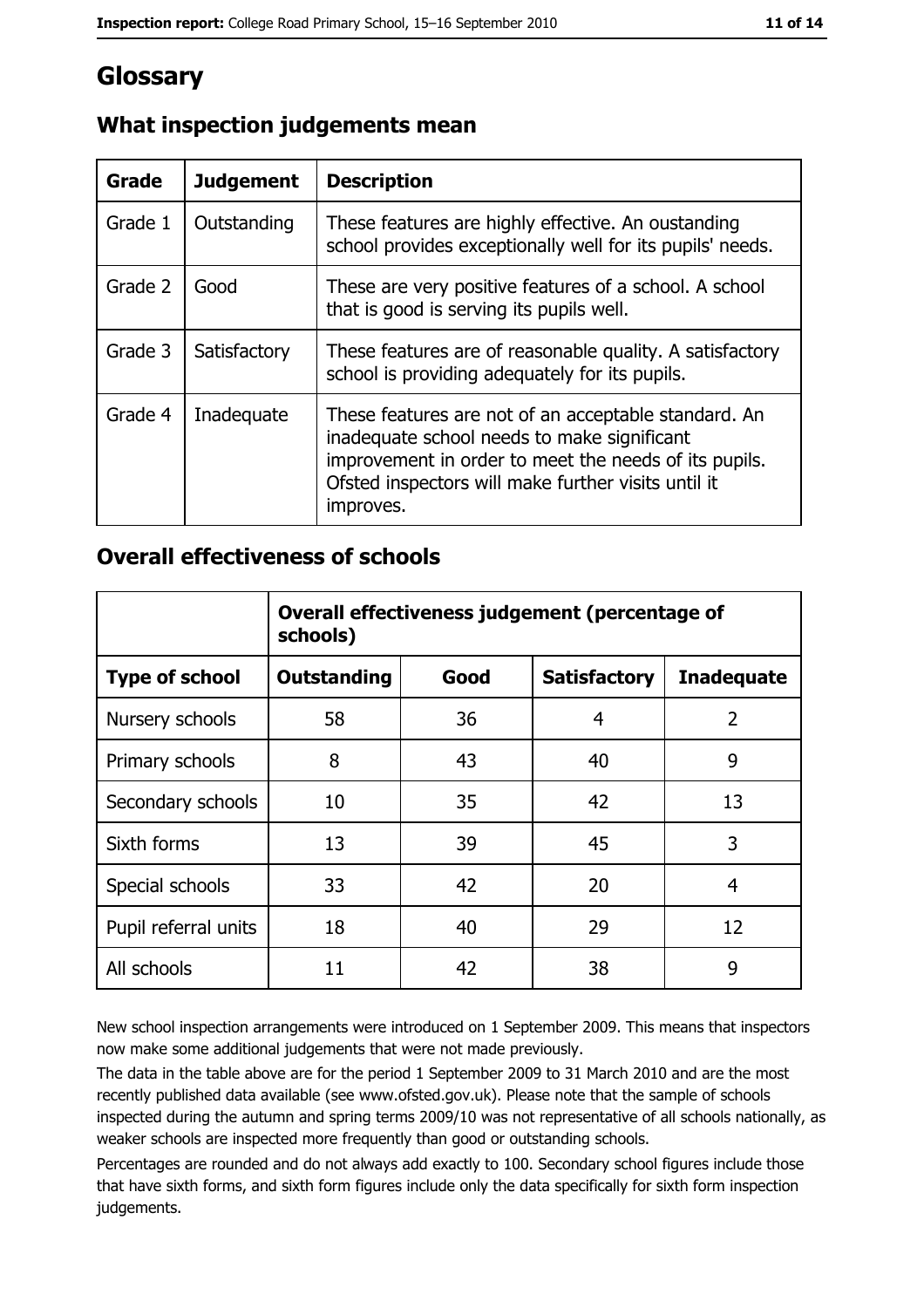# **Common terminology used by inspectors**

| Achievement:                  | the progress and success of a pupil in<br>their learning, development or training.                                                                                                                                                                                                                           |
|-------------------------------|--------------------------------------------------------------------------------------------------------------------------------------------------------------------------------------------------------------------------------------------------------------------------------------------------------------|
| Attainment:                   | the standard of the pupils' work shown by<br>test and examination results and in<br>lessons.                                                                                                                                                                                                                 |
| Capacity to improve:          | the proven ability of the school to<br>continue improving. Inspectors base this<br>judgement on what the school has<br>accomplished so far and on the quality of<br>its systems to maintain improvement.                                                                                                     |
| Leadership and management:    | the contribution of all the staff with<br>responsibilities, not just the headteacher,<br>to identifying priorities, directing and<br>motivating staff and running the school.                                                                                                                                |
| Learning:                     | how well pupils acquire knowledge,<br>develop their understanding, learn and<br>practise skills and are developing their<br>competence as learners.                                                                                                                                                          |
| <b>Overall effectiveness:</b> | inspectors form a judgement on a school's<br>overall effectiveness based on the findings<br>from their inspection of the school. The<br>following judgements, in particular,<br>influence what the overall effectiveness<br>judgement will be.                                                               |
|                               | The school's capacity for sustained<br>improvement.<br>Outcomes for individuals and groups<br>of pupils.<br>The quality of teaching.<br>The extent to which the curriculum<br>meets pupil's needs, including where<br>relevant, through partnerships.<br>The effectiveness of care, guidance<br>and support. |
| Progress:                     | the rate at which pupils are learning in<br>lessons and over longer periods of time. It<br>is often measured by comparing the<br>pupils' attainment at the end of a key<br>stage with their attainment when they<br>started.                                                                                 |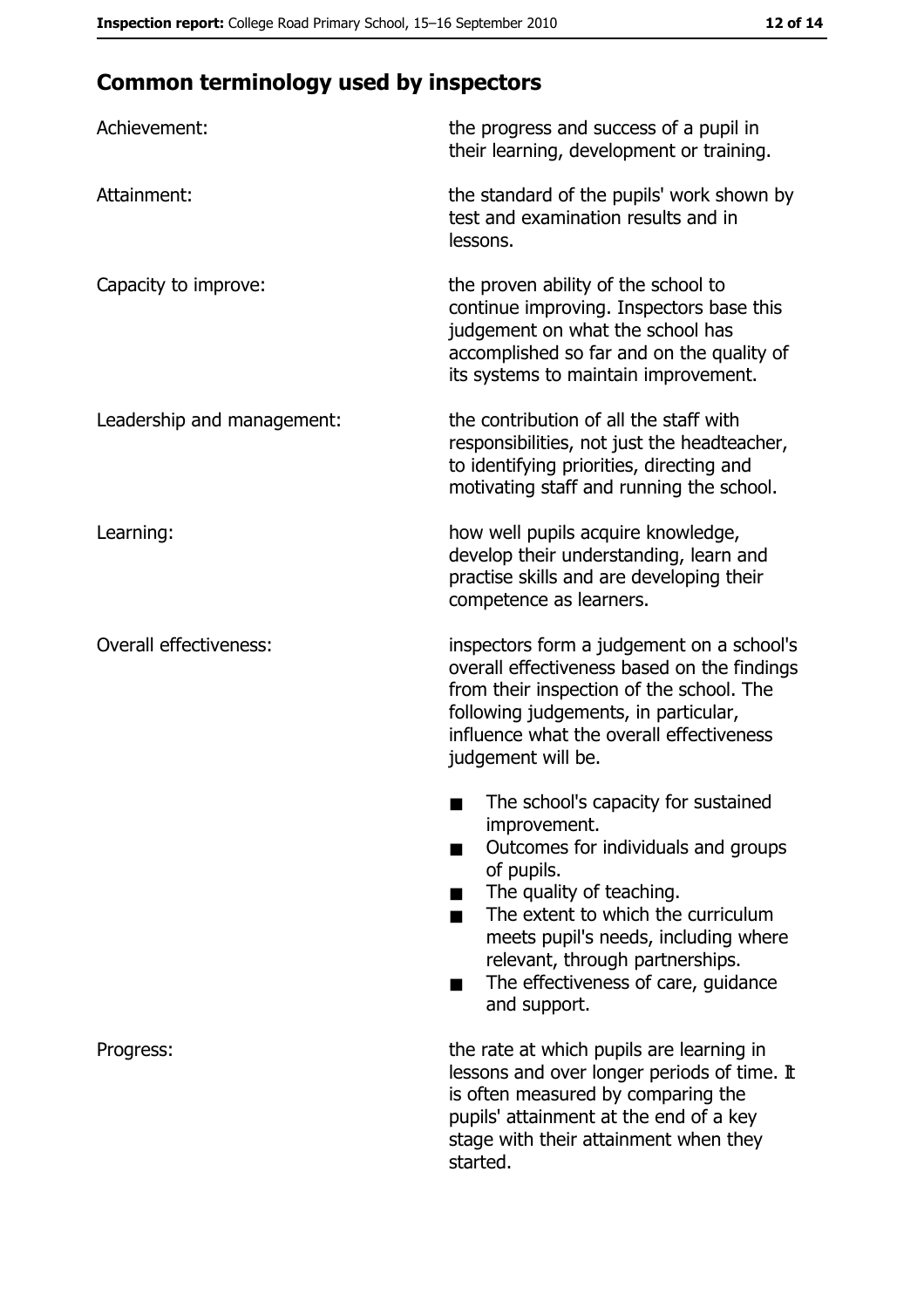This letter is provided for the school, parents and carers to share with their children. It describes Ofsted's main findings from the inspection of their school.



#### 17 September 2010

Dear Pupils

#### Inspection of College Road Primary School, Plymouth, PL2 1NS

Thank you very much for being so friendly and welcoming when we visited your school recently. A special thank you goes to those pupils who met with us to share some work and give us your ideas about the school. We enjoyed hearing your views enormously. Here are some of the good things we found in your school.

- You make good progress especially in your reading, mathematics and science.  $\blacksquare$
- You behave well and are kind to each other.  $\blacksquare$
- You are very good at welcoming new people into school and understanding that  $\blacksquare$ people come from different backgrounds.
- Teachers and teaching assistants help you to learn well by making interesting links  $\blacksquare$ between different subjects such as history and mathematics.
- You know that staff care about you and work hard to keep you safe, so you feel  $\blacksquare$ safe and able to concentrate on learning.
- The headteacher, governors and teachers work closely together to keep improving  $\blacksquare$ the school and share good ideas about how to keep making everything even better.

We have asked them to prioritise helping you to become even better writers by giving you more chances to write in all sorts of activities throughout the day, and by giving you more time to develop your ideas on paper. You can help by offering to make notes in class discussions sometimes. We have also asked them to make sure that those of you who find learning quite easy, always have hard enough work and sometimes start working independently earlier in the lesson.

Thank you again for being such fun, we hope you always enjoy learning so much.

Yours sincerely

Jill Bavin

Lead Inspector